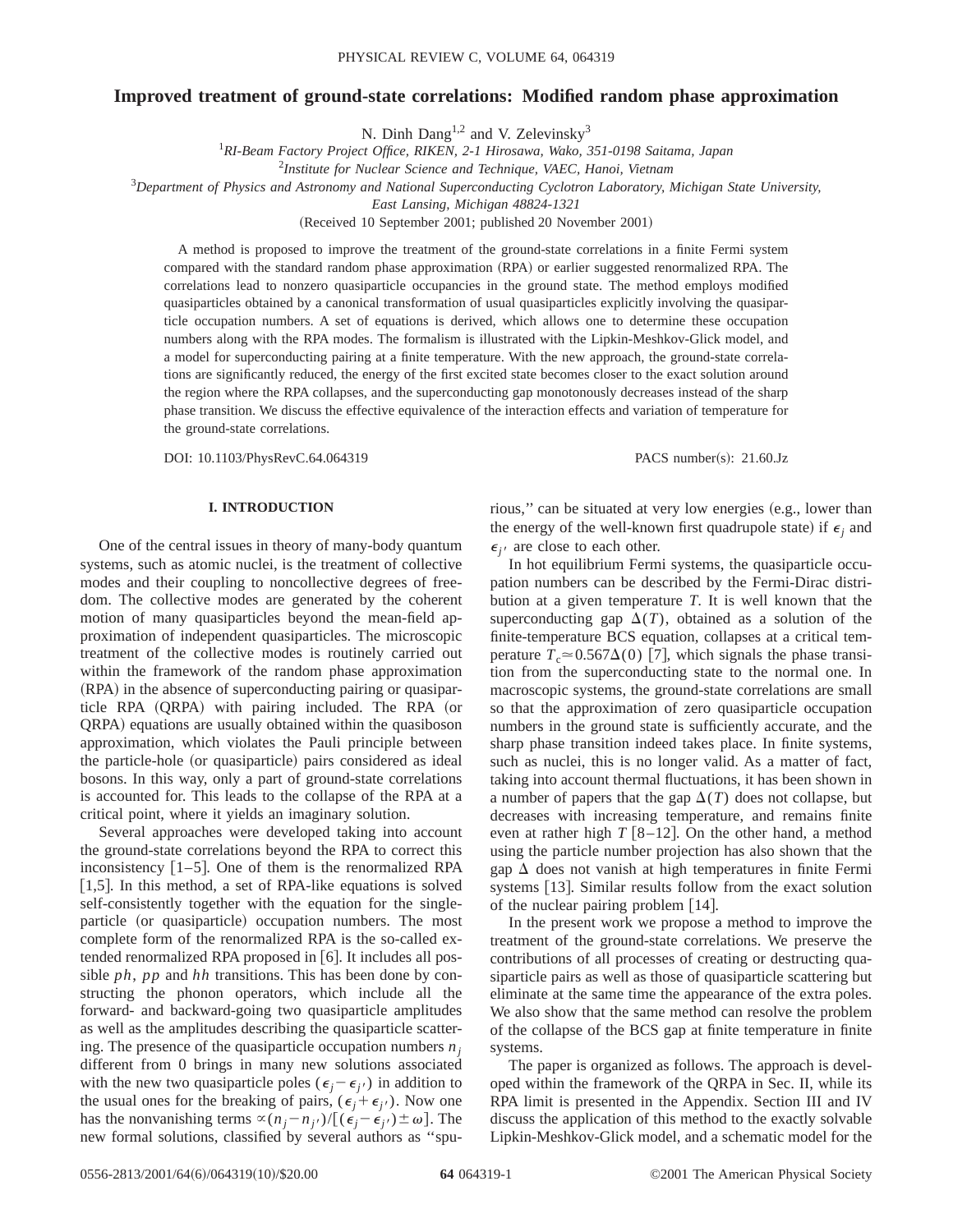superconducting gap at finite temperature, respectively. Conclusions are given in the last section.

#### **II. THE MODIFIED QUASIPARTICLE RPA**

### **A. Transformation to modified quasiparticles**

We consider a system of fermions in a spherical mean field; the single-particle orbitals will be labeled by the angular momentum quantum numbers *j* and *m*. Assuming that the residual interaction contains a pairing part between the time conjugate orbitals, we perform the standard Bogoliubov canonical transformation from the particle operators,  $a_{jm}^{\dagger}$  and  $a_{jm}$ , to the quasiparticle ones,  $\alpha_{jm}^{\dagger}$  and  $\alpha_{jm}$ . On top of that, we propose that the quasiparticles are modified by the correlations in the quasiparticle ground state according to the following secondary canonical transformation between the quasiparticle operators  $\alpha_{jm}^{\dagger}$ ,  $\alpha_{jm}$ , and the modified ones  $\alpha_{jm}^{\dagger}$ ,  $\frac{1}{\alpha}$ <sub>jm</sub>:

$$
\overline{\alpha}_{jm}^{\dagger} = \sqrt{1 - n_j} \alpha_{jm}^{\dagger} + \sqrt{n_j} \alpha_{jm}, \quad \overline{\alpha}_{jm} = \sqrt{1 - n_j} \alpha_{jm} - \sqrt{n_j} \alpha_{jm}^{\dagger}.
$$
\n(1)

The inverse transformation to Eq.  $(1)$  is

$$
\alpha_{jm}^{\dagger} = \sqrt{1-n_j} \overline{\alpha}_{jm}^{\dagger} - \sqrt{n_j} \overline{\alpha}_{jm}, \qquad \alpha_{jm} = \sqrt{1-n_j} \overline{\alpha}_{jm} + \sqrt{n_j} \overline{\alpha}_{jm}^{\dagger}.
$$
\n(2)

In Eqs.  $(1)$  and  $(2)$  the sign  $\tilde{ }$  stands for the time reversal operation,  $a_{j\tilde{m}} = (-1)^{j-m} a_{j-m}$ ;  $n_j$  are the *quasiparticle* occupation numbers of orbitals *j* in the correlated ground state |u<sup>r</sup><br>|0\,

$$
n_j = \langle \overline{0} | \alpha_{jm}^{\dagger} \alpha_{jm} | \overline{0} \rangle \neq 0. \tag{3}
$$

A transformation similar to Eq.  $(1)$  has been introduced in [15,16] at finite temperature *T*, where  $n_i$  takes the form of the Fermi-Dirac distribution with quasiparticle energy  $\epsilon_i$  $>0$ . The expectation value  $\langle \overline{0} | \dots | \overline{0} \rangle$  for the ground state is then substituted by the average over the grand canonical ensemble. In contrast to Refs. [15,16], no specific form for  $n_i$  is assumed here. The occupation numbers  $n_i$  will be found by solving self-consistently the modified QRPA equations derived below. Using the inverse transformation  $(2)$ , we notice that in order to satisfy Eq.  $(3)$  it is necessary that

$$
\langle \overline{0} | \overline{\alpha}_{jm}^{\dagger} \overline{\alpha}_{jm} | \overline{0} \rangle = 0. \tag{4}
$$

Thus, the correlated ground state  $|\bar{0}\rangle$  is the vacuum state with respect to the modified quasiparticle operators  $\vec{\alpha}_{jm}^{\dagger}$  and  $\vec{\alpha}_{jm}$ .

Using Eq.  $(2)$  we express the transformation from the original particle operators to the modified quasiparticle operators  $\overline{\alpha}_{jm}^{\dagger}$ ,  $\overline{\alpha}_{jm}$  as [15,16]

$$
a_{jm}^{\dagger} = \overline{u}_j \overline{\alpha}_{jm}^{\dagger} + \overline{v}_j \overline{\alpha}_{jm}, \quad a_{jm} = \overline{u}_j \overline{\alpha}_{jm} - \overline{v}_j \overline{\alpha}_{jm}^{\dagger}, \tag{5}
$$

with the coefficients  $\overline{u}_j$  and  $\overline{v}_j$  related to the conventional Bogoliubov coefficients  $u_i$  and  $v_j$  as

$$
\overline{u}_j = u_j \sqrt{1 - n_j} + v_j \sqrt{n_j}, \quad \overline{v}_j = v_j \sqrt{1 - n_j} - u_j \sqrt{n_j}.
$$
 (6)

Because of Eq.  $(4)$ , we find that the following expressions hold exactly in the correlated ground state:

$$
\langle \overline{0} | [\overline{A}_{\lambda\mu}(jj'), \overline{A}_{\lambda_1\mu_1}^{\dagger}(j_1j'_1)] | \overline{0} \rangle
$$
  
\n
$$
= \delta_{\lambda\lambda_1} \delta_{\mu\mu_1} [\delta_{jj_1} \delta_{j'j'_1} - (-1)^{j+j'-\lambda} \delta_{jj'_1} \delta_{j'j_1}],
$$
  
\n(7)  
\n
$$
\langle \overline{0} | [\overline{B}_{\lambda\mu}^{\dagger}(jj'), \overline{B}_{\lambda_1\mu_1}(j_1j'_1)] | \overline{0} \rangle = 0,
$$

where the standard notations are used for the operators of pair creation  $\overline{A}_{\lambda\mu}^{\dagger}(jj')$  and scattering  $\overline{B}_{\lambda\mu}(jj')$  of modified quasiparticles, namely,

$$
\overline{A}_{\lambda\mu}^{\dagger}(jj') = \sum_{mm'} \langle jmj'm'|\lambda\mu\rangle \overline{\alpha}_{jm}^{\dagger} \overline{\alpha}_{j'm'}^{\dagger},
$$
  

$$
\overline{B}_{\lambda\mu}(jj') = -\sum_{mm'} \langle jmj'm'|\lambda\mu\rangle \overline{\alpha}_{jm}^{\dagger} \overline{\alpha}_{j'm'}.
$$
 (8)

Using Eq. (2), we express the pair creation  $A^{\dagger}_{\lambda\mu}(jj')$  and scattering  $B_{\lambda\mu}(jj')$  operators in terms of their modified quasiparticle counterparts  $\overrightarrow{A}^{\dagger}_{\mu}(jj')$  and  $\overrightarrow{B}_{\lambda\mu}(jj')$  as

$$
A^{\dagger}_{\lambda\mu}(jj') = \sqrt{(1-n_j)(1-n_{j'})}\overline{A}^{\dagger}_{\lambda\mu}(jj')
$$
  
\n
$$
-\sqrt{n_jn_{j'}}\overline{A}_{\lambda\tilde{\mu}}(jj') + \sqrt{(1-n_j)n_{j'}}\overline{B}_{\lambda\mu}(jj')
$$
  
\n
$$
+\sqrt{n_j(1-n_{j'})}\overline{B}^{\dagger}_{\lambda\tilde{\mu}}(jj')
$$
  
\n
$$
-\delta_{\lambda 0}\delta_{\mu 0}\delta_{jj'}\sqrt{2j+1}\sqrt{n_j(1-n_j)},
$$
\n(9)

$$
B_{\lambda\mu}(jj') = \sqrt{(1-n_j)(1-n_{j'})}\overline{B}_{\lambda\mu}(jj') - \sqrt{n_jn_{j'}}\overline{B}_{\lambda\tilde{\mu}}^{\dagger}(jj')
$$

$$
-\sqrt{(1-n_j)n_{j'}}\overline{A}_{\lambda\mu}^{\dagger}(jj') - \sqrt{n_j(1-n_{j'})}\overline{A}_{\lambda\tilde{\mu}}^{\dagger}(jj')
$$

$$
+\delta_{jj'}\delta_{\lambda 0}\delta_{\mu 0}n_j\sqrt{2j+1}.
$$
 (10)

From Eqs.  $(7)$ ,  $(9)$ , and  $(10)$  we find the following exact relations:

$$
\langle \overline{0} | [A_{\lambda\mu}(jj'), A_{\lambda_1\mu_1}^{\dagger}(j_1j'_1)] | \overline{0} \rangle
$$
  
=  $(1 - n_j - n_{j'}) \delta_{\lambda\lambda_1} \delta_{\mu\mu_1}$   

$$
\times [\delta_{jj_1} \delta_{j'j'_1} - (-1)^{j+j'-\lambda} \delta_{jj'_1} \delta_{j'j_1}], \qquad (11)
$$

$$
\langle \overline{0} | [B^{\dagger}_{\lambda\mu}(jj'), B_{\lambda_1\mu_1}(j_1j'_1)] | \overline{0} \rangle
$$
  
=  $(n_{j'} - n_j) \delta_{\lambda\lambda_1} \delta_{\mu\mu_1} \delta_{jj_1} \delta_{j'j'_1},$  (12)

which recover the approximate commutation relations in the renormalized QRPA, see, e.g., Eqs.  $(A5)$  and  $(A6)$  of  $[6]$ .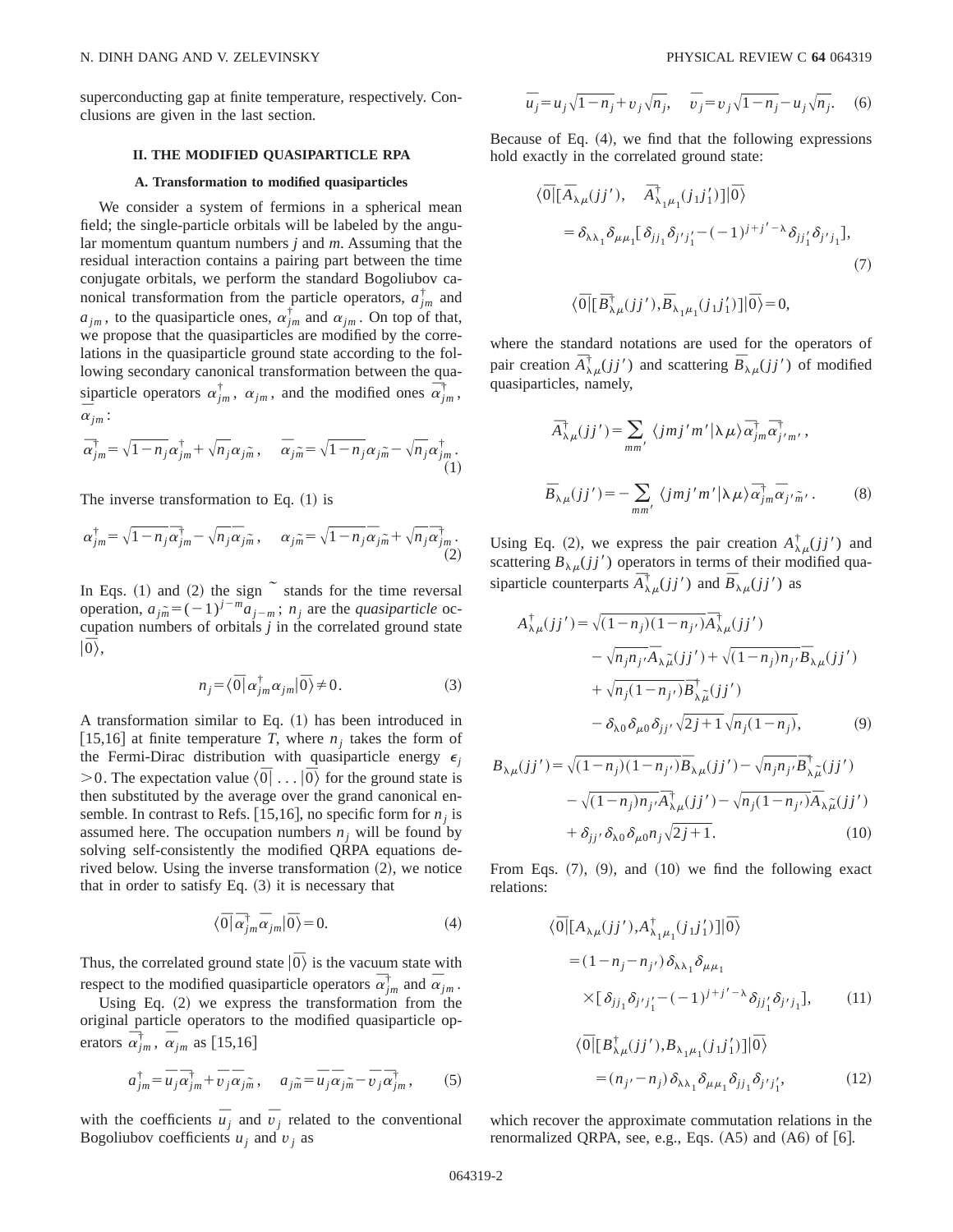#### **B. Modified phonons**

We introduce the following modified phonon operators:

$$
\overline{Q}_{\lambda\mu i}^{\dagger} = \frac{1}{2} \sum_{jj'} \left[ \overline{X}_{jj'}^{(\lambda i)} \overline{A}_{\lambda\mu}^{\dagger}(jj') - \overline{Y}_{jj'}^{(\lambda i)} \overline{A}_{\lambda\mu}^{\dagger}(jj') \right], \quad (13)
$$

$$
\overline{Q}_{\lambda\mu i} = \frac{1}{2} \sum_{jj'} \left[ \overline{X}_{jj'}^{(\lambda i)} \overline{A}_{\lambda\mu}^{\dagger}(jj') - \overline{Y}_{jj'}^{(\lambda i)} \overline{A}_{\lambda\mu}^{\dagger}(jj') \right].
$$

Using Eqs.  $(1)$  and  $(8)$ , we find that the modified phonon operators  $\overline{Q}^{\dagger}_{\lambda\mu i}$  and  $\overline{Q}^{\dagger}_{\lambda\mu i}$  in (13) contain all the conventional two-quasiparticle parts  $A^{\dagger}_{\lambda\mu}(jj')$ ,  $A_{\lambda\mu}(jj')$ , as well as the scattering parts  $B_{\lambda\mu}(jj')$ , and  $B_{\lambda\mu}^{\dagger}(jj')$ , namely,

$$
\bar{Q}_{\lambda\mu i}^{\dagger} = \frac{1}{2} \sum_{jj'} \left[ X_{jj'}^{(\lambda i)} A_{\lambda\mu}^{\dagger}(jj') - Y_{jj'}^{(\lambda i)} A_{\lambda\mu}(jj') \right. \\
\left. - Z_{jj'}^{(\lambda i)} B_{\lambda\mu}(jj') + W_{jj'}^{(\lambda i)} B_{\lambda\mu}^{\dagger}(jj') \right],\tag{14}
$$

$$
\bar{Q}_{\lambda\tilde{\mu}i} = \frac{1}{2} \sum_{jj'} \left[ X_{jj'}^{(\lambda i)} A_{\lambda\tilde{\mu}}(jj') - Y_{jj'}^{(\lambda i)} A_{\lambda\mu}^{\dagger}(jj') \right. \\
\left. - Z_{jj'}^{(\lambda i)} B_{\lambda\tilde{\mu}}^{\dagger}(jj') + W_{jj'}^{(\lambda i)} B_{\lambda\mu}(jj') \right],\n\tag{15}
$$

where

$$
X_{jj'}^{(\lambda i)} = \bar{X}_{jj'}^{(\lambda i)} \sqrt{(1 - n_j)(1 - n_{j'})} + \bar{Y}_{jj'}^{(\lambda i)} \sqrt{n_j n_{j'}},
$$
  
\n
$$
Y_{jj'}^{(\lambda i)} = \bar{Y}_{jj'}^{(\lambda i)} \sqrt{(1 - n_j)(1 - n_{j'})} + \bar{X}_{jj'}^{(\lambda i)} \sqrt{n_j n_{j'}},
$$
\n(16)

$$
Y_{jj'}^{(\lambda t)} = \overline{Y}_{jj'}^{(\lambda t)} \sqrt{(1 - n_j)(1 - n_{j'})} + \overline{X}_{jj'}^{(\lambda t)} \sqrt{n_j n_{j'}},
$$
 (16)  

$$
Z_{jj'}^{(\lambda i)} = \overline{X}_{jj'}^{(\lambda i)} \sqrt{(1 - n_j)n_{j'}} - \overline{Y}_{jj'}^{(\lambda i)} \sqrt{n_j (1 - n_{j'})},
$$

$$
W_{jj'}^{(\lambda i)} = \bar{Y}_{jj'}^{(\lambda i)} \sqrt{(1 - n_j)n_{j'}} - \bar{X}_{jj'}^{(\lambda i)} \sqrt{n_j (1 - n_{j'})}. \tag{17}
$$

Equations  $(14)$  and  $(15)$  show that the modified operators  $\overline{Q}^{\dagger}_{\lambda\mu i}$  and  $\overline{Q}^{\lambda}_{\lambda\mu i}$  in Eq. (13) have the general structure of the extended renormalized QRPA phonon operators discussed in  $[6]$ .

Due to the vacuum expectation of the commutation relations  $(7)$ , we obtain the usual QRPA-like orthonormalization for the modified phonon amplitudes  $\bar{X}^{(\lambda i)}_{j j'}$  and  $\bar{Y}^{(\lambda i)}_{j j'}$ ,

$$
\sum_{jj'} \ [\bar{X}_{jj'}^{\lambda i} \bar{X}_{jj'}^{\lambda_1 i_1} - \bar{Y}_{jj'}^{\lambda i} \bar{Y}_{jj'}^{\lambda_1 i_1}] = 2 \,\delta_{\lambda \lambda_1} \delta_{ii_1},\tag{18}
$$

so that the modified phonon operators  $\overline{Q}_{\lambda\mu i}^{\dagger}$  and  $\overline{Q}_{\lambda\mu i}$  are ideal bosons with respect to the new vacuum state

$$
\langle \overline{0} | [\overline{Q}_{\lambda\mu i}, \overline{Q}_{\lambda_1\mu_1 i_1}^{\dagger}] | \overline{0} \rangle = \delta_{\lambda\lambda_1} \delta_{\mu\mu_1} \delta_{i i_1}.
$$
 (19)

Therefore, within a model Hamiltonian including a residual two-body interaction, the equations of motion for the modified phonon operators  $\overline{Q}^{\dagger}_{\lambda\mu i}$  and  $\overline{Q}_{\lambda\mu i}$  have exactly the same form as the usual QRPA equations. Since the latter have analytic solutions for separable interactions, we can illustrate the results considering the Hamiltonian as in Eqs.  $(A1)$  and  $(A2)$ of Ref.  $\vert 6 \vert$ .

Using the canonical transformations  $(5)$  and  $(13)$ , we express this Hamiltonian in terms of  $\overline{Q}^{\dagger}_{\lambda\mu i}$ ,  $\overline{Q}_{\lambda\mu i}$ ,  $\overline{B}_{\lambda\mu}(jj')$ , and  $\overline{B}_{\lambda\mu}^{\dagger}(jj')$ . Applying the standard procedure of deriving the QRPA equation for separable interactions, we obtain the dispersion relation for the phonon energy  $\omega$  as

$$
1 - k^{(\lambda)} \overline{F}(\omega) = 0,\t(20)
$$

where

$$
\overline{F}(\omega) = \frac{1}{2\lambda + 1} \sum_{jj'} (q_{jj'}^{(\lambda)})^2 \frac{(\overline{u}_{jj'}^{(+)})^2 (\overline{\epsilon}_j + \overline{\epsilon}_{j'})}{(\overline{\epsilon}_j + \overline{\epsilon}_{j'})^2 - \omega^2}.
$$
 (21)

In Eqs. (20) and (21),  $k^{(\lambda)}$  is the coupling parameter of the separable interaction for multipolarity  $\lambda$ ;  $q_{jj'}^{(\lambda)}$  is the singleparticle matrix element corresponding to the separable interaction  $(q^{(\lambda)} \cdot q^{(\lambda)})$ ;  $\vec{\epsilon}_j \equiv \sqrt{(E_j - \bar{E}_F)^2 + \bar{\Delta}^2}$  is the modified quasiparticle energy with the modified superconducting pairing gap  $\Delta$ , single-particle energy  $E_i$  and the modified Fermi energy  $\bar{E}_F$ . The function  $\bar{u}_{jj'}^{(+)}$  is a combination of the modified Bogoliubov coherence factors  $(6)$ 

$$
\overline{u}_{jj'}^{(+)} \equiv \overline{u}_j \overline{v}_{j'} + \overline{v}_j \overline{u}_{j'} = \left[ \sqrt{(1 - n_j)(1 - n_{j'})} - \sqrt{n_j n_{j'}} \right] u_{jj'}^{(+)} - \left[ \sqrt{(1 - n_j)n_{j'}} + \sqrt{n_j(1 - n_{j'})} \right] v_{jj'}^{(-)},
$$
\n(22)

where  $u_{jj'}^{(+)} = u_j v_{j'} + v_j u_{j'}$ ,  $v_{jj'}^{(-)} = u_j u_{j'} - v_j v_{j'}$ . For simplicity, we do not specify the neutron and proton components as well as the isoscalar and isovector parts of the multipole interaction.

The equations for the modified paring gap  $\overline{\Delta}$  and the modified Fermi energy  $\overline{E}_F$  have exactly the same form as the BCS equations, where the coefficients  $u_j$  and  $v_j$  are replaced with  $\overline{u}_j$  and  $\overline{v}_j$  from Eq. (6). In terms of the usual Bogoliuwith  $\overline{u}_i$  and  $\overline{v}_i$  from Eq. (6). In terms of the usual Bogoliubov coefficients,  $u_j$  and  $v_j$ , the equations have the form

$$
\overline{\Delta} = G \sum_{j} \Omega_{j} \overline{u}_{j} \overline{v}_{j} = G \sum_{j} \Omega_{j} [(1 - 2n_{j}) u_{j} v_{j} - \sqrt{n_{j} (1 - n_{j})} (u_{j}^{2} - v_{j}^{2})],
$$
\n(23)

$$
N = 2\sum_{j} \Omega_{j} \overline{v}_{j}^{2} = 2\sum_{j} \Omega_{j} [(1 - 2n_{j})v_{j}^{2} + n_{j}]
$$

$$
-4\sum_{j} \Omega_{j} \sqrt{n_{j}(1 - n_{j})} u_{j} v_{j}, \qquad (24)
$$

where *N* is the particle number, the pairing matrix elements are approximated by the constant *G*, and  $\Omega_i = j + 1/2$ . Once the modified phonon energy  $\omega_{\lambda i}$  is found as the solution of Eq. (20), the amplitudes  $\overline{X}_{j j'}^{(\lambda i)}$  and  $\overline{Y}_{j j'}^{(\lambda i)}$  are calculated as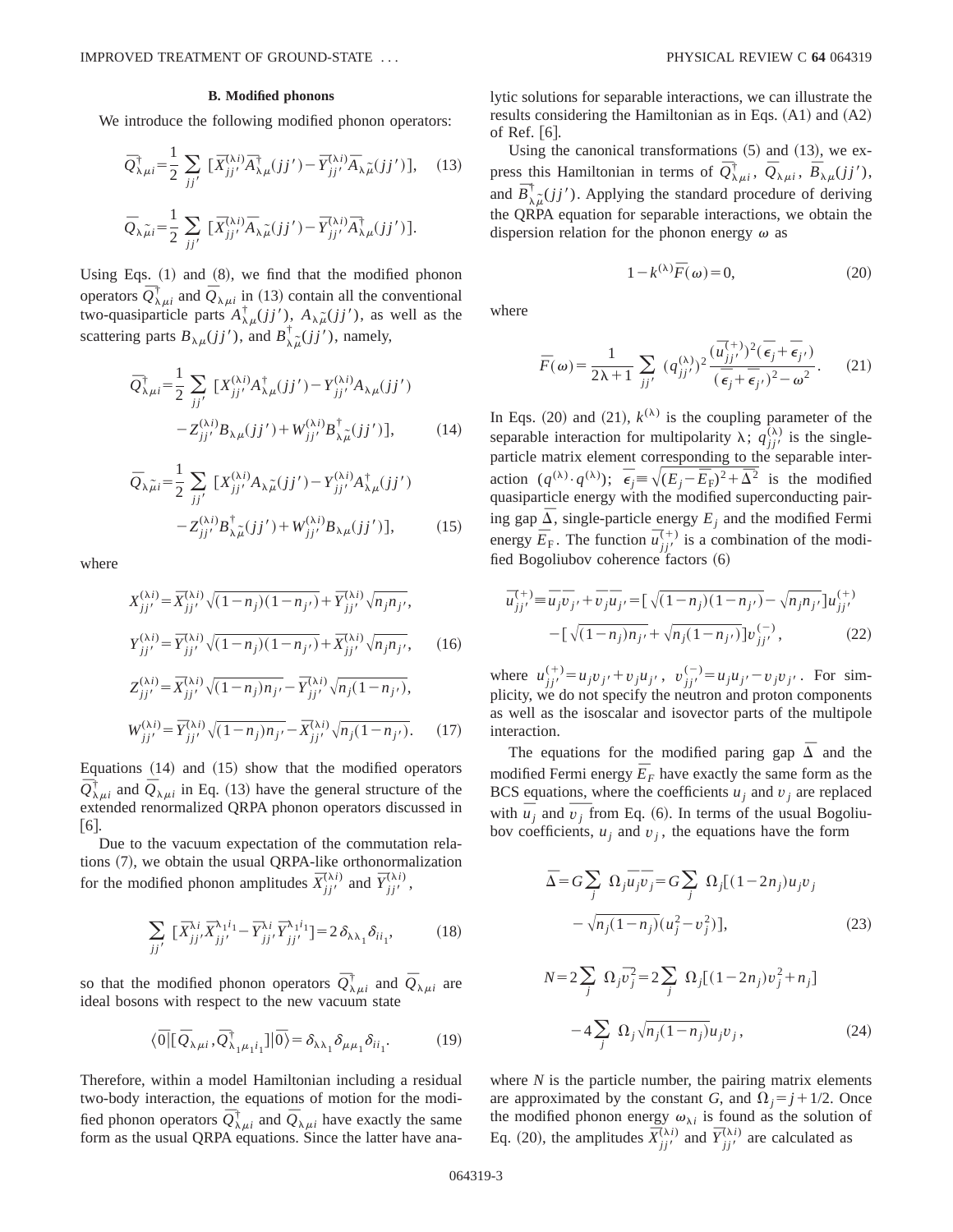$$
\bar{X}_{jj'}^{(\lambda i)} = \frac{q_{jj'}^{(\lambda)} \bar{u}_{jj'}^{(+)}}{\bar{\epsilon}_j + \bar{\epsilon}_{j'} - \omega_{\lambda i}} \bar{M}_{\lambda i}, \quad \bar{Y}_{jj'}^{(\lambda i)} = \frac{q_{jj'}^{(\lambda)} \bar{u}_{jj'}^{(+)}}{\bar{\epsilon}_j + \bar{\epsilon}_{j'} + \omega_{\lambda i}} \bar{M}_{\lambda i},
$$
\n(25)

with

$$
\bar{M}_{\lambda i} = \left\{ \sum_{jj'} \left[ q_{jj'}^{(\lambda)} \right]^2 \left[ \bar{u}_{jj'}^{(+)} \right]^2 \left[ \frac{1}{\left( \bar{\epsilon}_j + \bar{\epsilon}_{j'} - \omega_{\lambda i} \right)^2} - \frac{1}{\left( \bar{\epsilon}_j + \bar{\epsilon}_{j'} + \omega_{\lambda i} \right)^2} \right] \right\}^{-1/2}.
$$
\n(26)

In a general case of a nonseparable interaction, we do not have the dispersion equation  $(20)$  and the analytic expressions for  $\bar{X}^{(\lambda i)}_{jj'}$  and  $\bar{Y}^{(\lambda i)}_{jj'}$  as in Eq. (25). Instead, we obtain a set of equations, which has to be solved by diagonalization to find the RPA eigenvectors  $\{\overline{X}_{j}^{(\lambda i)}, \overline{Y}_{j j}^{(\lambda i)}\}$ , and the eigenvalues  $\omega_{\lambda i}$ . Equations (20), (21), (25), and (26) have the same form as their counterparts in the QRPA. The number of solutions (normal modes) is also the same because the number of two quasiparticle poles  $(\vec{\epsilon}_j + \vec{\epsilon}_{j'})$  remains unchanged. In this way, the problem of ''spurious'' solutions, which may occur due to the new poles  $\epsilon_i - \epsilon_{i'}$  within the extended QRPA [6] is eliminated here. The new features are in the coefficients  $\vec{u}_{jj'}^{(+)}$ (22) instead of  $u_{jj'}^{(+)}$ , and in the modified quasiparticle energies  $\overline{\epsilon}_j$  instead of the usual  $\epsilon_j$ . Since  $\overline{u}_{jj'}^{(+)}$  as well as Eqs.  $(23)$  and  $(24)$  contain the unknown quasiparticle occupation numbers  $n<sub>i</sub>$ , we discuss below the way to determine it.

### **C. Quasiparticle occupation numbers**

We define  $n_i$  using the procedure of the extended renormalized QRPA proposed in [6], according to which we obtained Eq.  $(A7)$  of Ref.  $[6]$  for the ground state correlation factor  $\overline{D}_{ji'}$ . Using Eq. (16), we express the right hand side of  $(A7)$  of Ref.  $[6]$  in terms of the modified phonon amplitudes  $\overline{X}_{jj'}^{(\lambda i)}$  and  $\overline{Y}_{jj'}^{(\lambda i)}$  as

$$
\bar{D}_{jj'} = 1 - n_j - n_{j'} = 1
$$
\n
$$
- \sum_{\lambda i} \sum_{j''} \{ \bar{D}_{jj''} [\bar{Y}_{jj''}^{(\lambda i)} \sqrt{(1 - n_j)(1 - n_{j''})} + \bar{X}_{jj''}^{(\lambda i)} \sqrt{n_j n_{j''}}]^2 + \bar{D}_{j''j'} [\bar{Y}_{j''j'}^{(\lambda i)} \sqrt{(1 - n_{j''})(1 - n_{j'})} + \bar{X}_{j''j'}^{(\lambda i)} \sqrt{n_{j''} n_{j'}}]^2 \}.
$$
\n(27)

The set of Eqs.  $(20)$ ,  $(23)$ – $(25)$ , and  $(27)$  should be solved self-consistently for determining the modified BCS gap  $\overline{\Delta}$ , Fermi energy  $\overline{E}_F$ , phonon energies  $\omega_{\lambda i}$ , the amplitudes  $\overline{X}_{jj'}^{(\lambda i)}$ and  $\overline{Y}_{jj'}^{(\lambda i)}$ , as well as the quasiparticle occupation numbers  $n_i$ . We refer to Eqs. (23) and (24) as the modified BCS equation, and Eq.  $(20)$  supplemented with Eqs.  $(21)$ ,  $(22)$ ,  $(25)–(27)$  as the modified QRPA equation.

In numerical calculations, these equations can be solved iteratively as follows. Starting from the usual BCS equation  $(n<sub>i</sub>=0)$ , one obtains the quasiparticle energies  $\epsilon_i$ , the gap  $\Delta$ , and the Fermi energy  $E_F$ . Using them, one solves the modified RPA equation to find  $\omega_{\lambda i}$ ,  $\overline{X}^{(\lambda i)}_{jj'}$ ,  $\overline{Y}^{(\lambda i)}_{jj'}$ , and the quasiparticle occupation numbers  $n_j$ . The latter are inserted into the modified BCS equations  $(23)$  and  $(24)$  to determine  $\overline{\Delta}$ ,  $\overline{E}_F$ , and  $\overline{\epsilon}_j$ . These values are used to solve the modified RPA equation again, and the procedure is repeated until the required convergence is reached.

## **III. A TESTING GROUND: THE LIPKIN-MESHKOV-GLICK MODEL**

In this section we compare the exact solutions of the Lipkin-Meshkov-Glick  $(LMG)$  model  $[17]$  with those obtained with the use of various approximations (RPA, renormalized RPA, and modified RPA). The model considers a system of *N* fermions distributed in two levels each having a  $2\Omega$ -fold degeneracy; the levels are separated by energy *E*. In the noninteracting system the lower level is occupied by *N* particles, i.e.,  $2\Omega = N$ . The model is described by the Hamiltonian

$$
H = EJ_0 - \frac{1}{2}V(J_+^2 + J_-^2) - \frac{1}{2}V_1(J_+J_- + J_-J_+), \quad (28)
$$

where the operators

$$
J_0 = \frac{1}{2} \sum_{m=1}^{N} (a_{+m}^{\dagger} a_{+m} - a_{-m}^{\dagger} a_{-m}),
$$
  

$$
J_+ = \sum_{m=1}^{N} a_{+m}^{\dagger} a_{-m}, \quad J_- = (J_+)^{\dagger}
$$
 (29)

are the usual  $SU(2)$  generators, satisfying the commutation relations

$$
[J_+, J_-] = 2J_0, \quad [J_0, J_\pm] = \pm J_\pm. \tag{30}
$$

The quasispin *J* is an exact constant of motion while its projection  $M \equiv J_0$  is not conserved because of the processes of pair transfer between the levels generated by the coupling constant *V*. The exact eigenenergies  $\mathcal{E}_i$  of this general version of the LMG model are found by diagonalizing the tridiagonal matrix, whose nonvanishing elements in the space of states  $|J,M\rangle$  with  $-J \le M \le J$  ( $J=\Omega=N/2$ ) are

$$
\langle J,M|H|J,M\rangle = EM - V_1[J(J+1) - M^2],
$$

$$
\langle J, M \pm 2 | H | J, M \rangle
$$
  
=  $-\frac{1}{2} V \sqrt{(J \mp M) [J^2 - (M \pm 1)^2] (J \pm M + 2)}.$  (31)

The phonon operators for the model are

$$
Q^{\dagger} = XJ_{+} - YJ_{-}
$$
,  $Q^{\dagger} = X \frac{J_{+}}{\sqrt{D}} - Y \frac{J_{-}}{\sqrt{D}}$ ,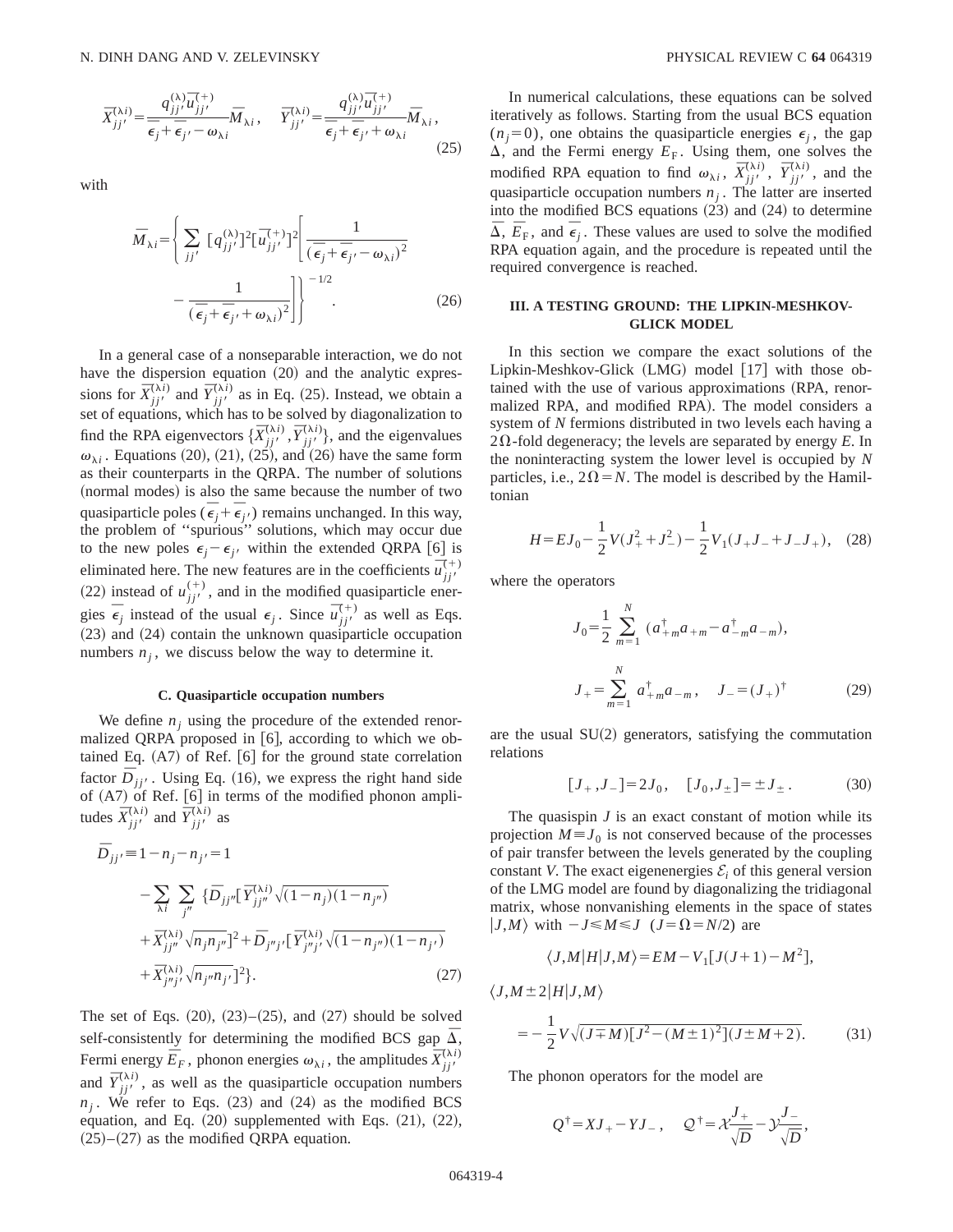$$
\overline{Q}^{\dagger} = \overline{X}\overline{J}_{+} - \overline{Y}\overline{J}_{-} , \qquad (32)
$$

in the RPA, renormalized RPA, and modified RPA, respectively. The factor  $D=1/(1+2\mathcal{Y}^2)$  is defined according to Refs. [5,6]. The orthonormalization condition for the renormalized phonon amplitudes  $X$  and  $Y$ , and the modified phonon amplitudes  $\overline{X}$  and  $\overline{Y}$  are the same as that for the RPA phonon amplitudes *X* and *Y*, namely,

$$
N(\mathcal{X}^2 - \mathcal{Y}^2) = N(\bar{X}^2 - \bar{Y}^2) = N(X^2 - Y^2) = 1.
$$
 (33)

After some algebra, we obtain the analytic solutions for the normal frequencies  $\omega$  of the RPA,  $\omega_{\text{ren}}$  of the renormalized RPA, and  $\omega_{mod}$  of the modified RPA equations as

$$
\omega = \pm E \sqrt{(1 - \chi_1)^2 - \chi^2},
$$
  
\n
$$
\omega_{\text{ren}} = \pm E \sqrt{(1 - \chi_1 D)^2 - \chi^2 D^2},
$$
\n(34)

$$
\omega_{\text{mod}} = \pm \, \bar{E} \sqrt{(1 - \bar{\chi}_1 \bar{u}^{(+)})^2 - \bar{\chi}^2 [\bar{u}^{(+)}]^2},
$$

where

$$
\chi = NV/E, \quad \chi_1 = NV_1/E, \quad \overline{\chi} = \chi[\overline{u}^{(+)}],
$$
  
 $\overline{\chi}_1 = \chi_1 \overline{u}^{(+)}, \quad \overline{E} = E\overline{u}^{(+)},$  (35)

with

$$
\bar{u}^+ = 1 - 2n = \bar{D} = \frac{1}{1 + 2[n\bar{X} + (1 - n)\bar{Y}]^2},
$$
(36)

see Eq.  $(27)$ . The expressions of the phonon amplitudes are

$$
X = \left[\frac{1}{2N} \frac{E(1 - \chi_1) + \omega}{\omega}\right]^{1/2}, \quad Y = \left[\frac{1}{2N} \frac{E(1 - \chi_1) - \omega}{\omega}\right]^{1/2},
$$
\n(37)

$$
\mathcal{X} = \left[ \frac{1}{2N} \frac{E(1 - \chi_1 D) + \omega_{\text{ren}}}{\omega_{\text{ren}}} \right]^{1/2},
$$
  

$$
\mathcal{Y} = \left[ \frac{1}{2N} \frac{E(1 - \chi_1 D) - \omega_{\text{ren}}}{\omega_{\text{ren}}} \right]^{1/2},
$$
(38)

$$
\bar{X} = \left[ \frac{1}{2N} \frac{\bar{E} (1 - \bar{\chi}_1 \bar{u}^{(+)}) + \omega_{\text{mod}}}{\omega_{\text{mod}}} \right]^{1/2},
$$
\n
$$
\bar{Y} = \left[ \frac{1}{2N} \frac{\bar{E} (1 - \bar{\chi}_1 \bar{u}^{(+)}) - \omega_{\text{mod}}}{\omega_{\text{mod}}} \right]^{1/2},
$$
\n(39)

for the three versions of the RPA, respectively. We note that, in the conventional form of the renormalized RPA considered here [5], the quasiparticle energy  $\epsilon_i$  is not renormalized. A full renormalized RPA should include such renormalization due to the nonzero quasiparticle occupancies  $n<sub>i</sub>$ . The renormalized BCS equation has then the form identical to the finite-temperature BCS equation  $[7]$  but with the occupation



FIG. 1. Normalized excitation energies as a function of the interaction  $\chi + \chi_1$  for *N*=8 particles: exact solution, thin solid line; RPA, dotted line; renormalized RPA, dashed line; and modified RPA, thick solid line.

numbers  $n_i$  found by solving self-consistently the set of renormalized  $BCS+RPA$  equations.

Shown in Fig. 1 are the exact excitation energy  $\mathcal{E}_1 - \mathcal{E}_0$ and the frequencies  $\omega$ ,  $\omega_{\text{ren}}$ , and  $\omega_{\text{mod}}$  (in units of the level spacing *E*) as functions of the interaction strength  $\chi + \chi_1$  for  $N=8$  particles. The energy  $\mathcal{E}_0$  is the lowest exact eigenvalue of the Hamiltonian (28), while  $\mathcal{E}_1$  is the energy of the lowest excited state. The calculations have been carried out for  $(a)$  $\chi_1=0$ , the standard LMG model and (b)  $\chi_1=0.2$   $\chi$ . The RPA solution collapses at  $\chi + \chi_1 = 1$ . In contrast to that, the frequencies for the renormalized RPA, modified RPA, and exact solution monotonously decrease with the increasing interaction strength  $\chi + \chi_1$ . The excitation energy obtained within the modified RPA is larger, and closer to the exact solution than that of the renormalized RPA at a given interaction. With increasing  $\chi_1$  the lowest level and the one above it in the exact solution start to cross. This corresponds to the transition from the spherical scheme to the deformed one. Therefore, below we will concentrate on the standard version of the LGM model with  $\chi_1=0$ .

The normalized excitation energies  $\omega_{\text{exact}}/E$ ,  $\omega/E$ ,  $\omega_{\text{ren}}/E$ , and  $\omega_{\text{mod}}/E$ , obtained for  $N=16$ , 24, 50, and 100 are plotted in Fig. 2 as a function of the interaction  $\chi$ . The energy obtained with the modified RPA is always closer to the exact energy at  $\chi \leq \chi_c$ , where  $\chi_c$  is the value of the interaction parameter, at which the exact solution crosses with that of the modified RPA. The values of  $\chi_c$  are found to be around 1.86, 1.48, 1.2, and 1.1 for  $N=16$ , 24, 50, and 100, respectively. The difference between the energy obtained within the modified RPA and that of the renormalized RPA decreases with the increasing particle number *N* so that, at asymptotically large  $N$  ( $N>100$ ), the solutions given by all three versions of the RPA become rather close to the exact one. This indicates that the ground-state correlations are small in large systems, where the RPA works well.

The difference between the correlated ground state and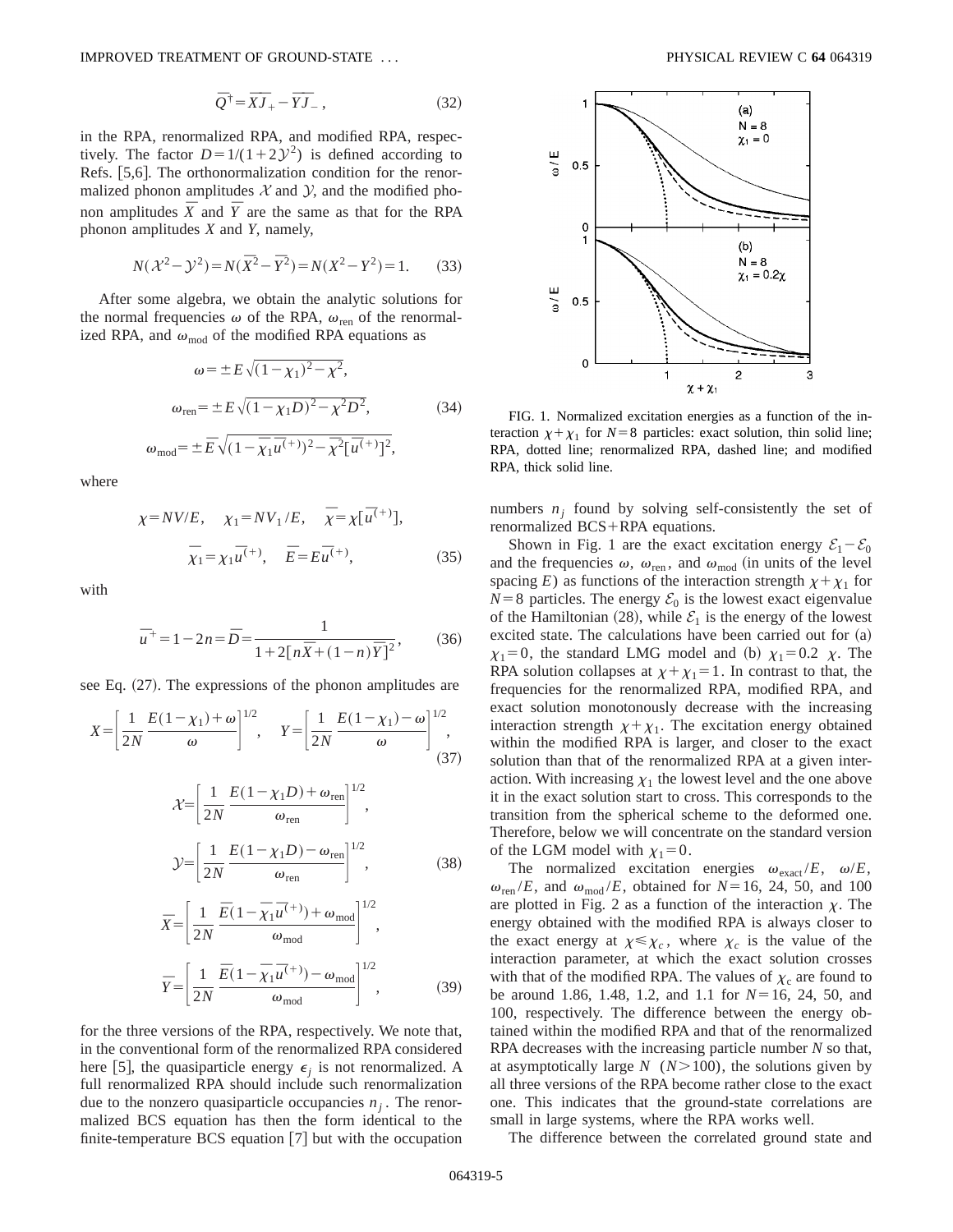

FIG. 2. Normalized excitation energies as a function of the interaction  $\chi$  ( $\chi_1=0$ ) for various particle numbers *N*. Notations are the same as in Fig. 1.

the BCS vacuum is given by the square of the backwardgoing amplitude, i.e.,  $Y^2$ ,  $Y^2$ , and  $\overline{Y}^2$  of the RPA, renormalized RPA, and modified RPA, respectively. Being proportional to the expectation value of the boson number operator in the ground state, these quantities can serve as a measure for the ground-state correlations  $[18]$ ; they are shown in Fig. 3 as a function of  $\chi$  for several particle numbers *N*. At  $\chi$ below around 0.5 the results of the RPA, renormalized RPA, and modified RPA practically coincide. At larger values of the interaction, the ground-state correlations become too strong within the RPA so that  $Y^2$  collapses at  $\chi=1$ . At the instability point, the RPA overestimates the ground-state correlations by a factor of 18 compared to the renormalized RPA, and by a factor of 30 compared to the modified RPA at  $N=4$ ; these factors are reduced about twice when the particle number *N* is doubled. At  $\chi$  > 1, only the results obtained with the renormalized RPA and modified RPA remain, whereas the ground-state correlations for the modified RPA are about thrice weaker than those for the renormalized RPA at large  $\chi$ .

The quasiparticle occupation number *n* at energy *E* can be fitted well with a Fermi-Dirac distribution *n*



FIG. 3. Squared backward-going amplitudes  $Y^2$  of RPA (dotted line),  $\mathcal{Y}^2$  of renormalized RPA (dashed line), and  $\bar{Y}^2$  of modified RPA (solid line) as a function of the interaction  $\chi$  for various particle numbers *N*.

 $=1/[exp(E/T_{eff})+1]$  at an effective temperature  $T_{eff}$ . The temperature  $T_{\text{eff}}$  is derived directly from this distribution as

$$
T_{\text{eff}} = E \left[ \ln \left( \frac{1}{n} - 1 \right) \right]^{-1}.
$$
 (40)

The values of  $T_{\text{eff}}/E$  are plotted in Fig. 4 versus the interaction parameter  $\chi$ . It is seen from this figure that the validity region of the RPA corresponds to  $T_{\text{eff}} \le 0.4$  $\times E$  (MeV) at *N*=4, which is reduced to  $T_{\text{eff}} \le 0.2$  $\times E$  (MeV) at *N* = 100. At large  $\chi$  the dependence of  $T_{\text{eff}}$  on x is independent of N. At  $\chi \ge 6$ , where  $\omega/E$  is practically zero, it can be well approximated with a simple relation



FIG. 4. Effective temperature as a function of  $\chi$ . The thick solid, thin solid, dashed, dash-dotted, and dotted lines denote the results obtained for  $N=4$ , 8, 24, 50, and 100, respectively.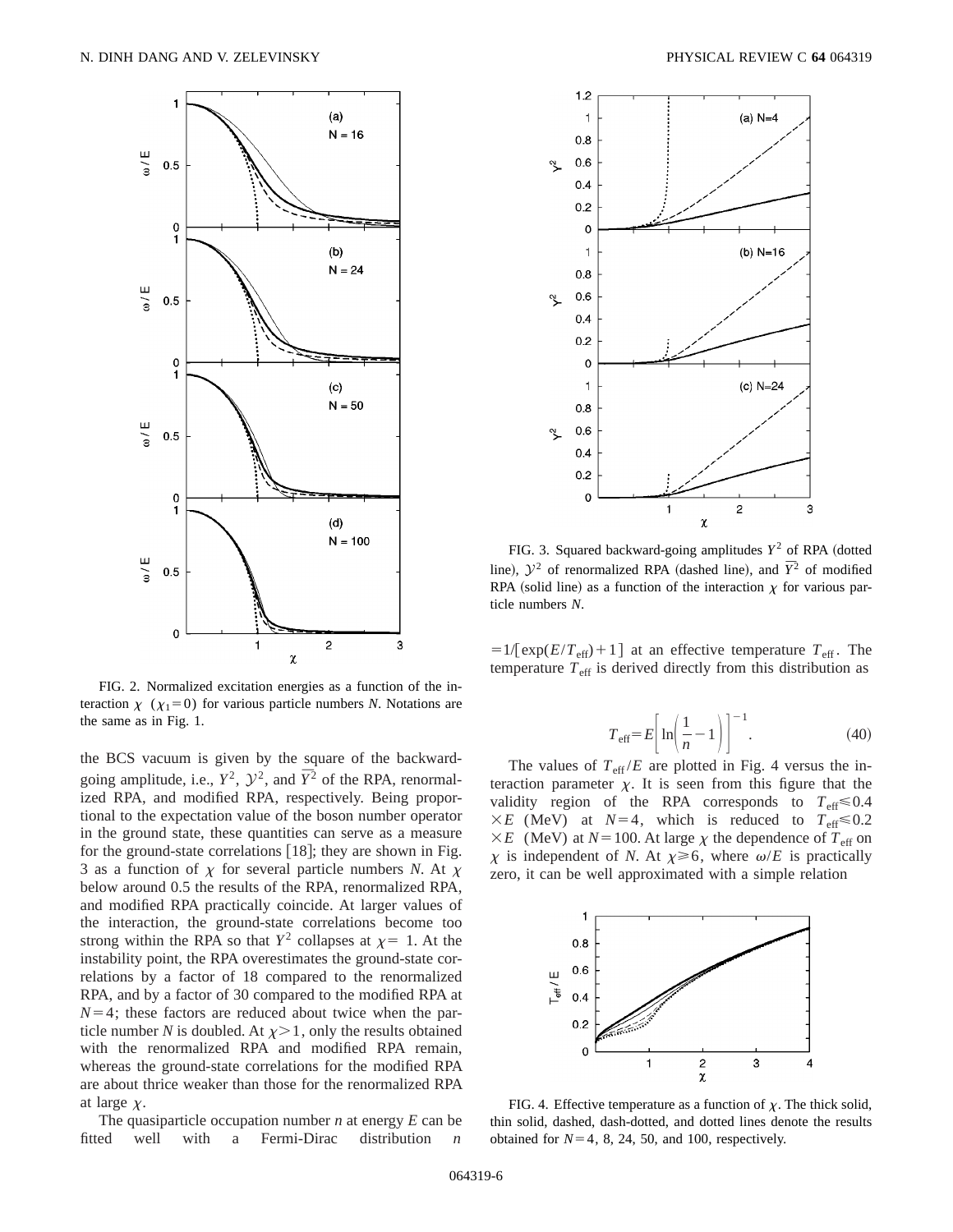$$
T_{\text{eff}} = \frac{1}{2} E(\sqrt{\chi} - 0.1). \tag{41}
$$

The relationship between the interaction and the effective temperature also demonstrates that the study of the effect of the ground-state correlations beyond the RPA on various nuclear characteristics as a function of interaction at zero temperature is essentially equivalent to the study of the ground-state correlations as a function of temperature at a fixed interaction. This observation is important for the study of thermodynamics of small many-body systems. Various phenomena related to the fluctuations of nuclear degrees of freedom can be in fact understood as thermal effects at an effective temperature  $[19,20]$ . The emergence of quantum liquid features with a typical particle distribution corresponding to some temperature in a finite isolated strongly interacting system was studied in the shell-model framework for nuclei  $[12,21]$ , atoms  $[22]$  and model systems of fermions  $[23]$  or bosons  $[24]$ . This gives rise to a new point of view at the statistical description of thermal equilibrium in a small finite system where the interaction plays a role of the effective heat bath  $[25]$ . One of the relevant nuclear characteristics is the superconducting gap, which will be considered in the following section.

## **IV. A SCHEMATIC MODEL FOR SUPERCONDUCTING GAP AT FINITE TEMPERATURE**

In this section we compare the solution of the modified BCS approximation, Eqs.  $(23)$  and  $(24)$ , with that of the standard finite-temperature BCS equation  $[7]$ :

$$
\Delta = \sum_{j} \Omega_{j} (1 - 2n_{j}) u_{j} v_{j},
$$
  

$$
N = \sum_{j} \Omega_{j} \left[ 1 - \frac{E_{j} - E_{F}}{\epsilon_{j}} (1 - 2n_{j}) \right],
$$
 (42)

where the quasiparticle occupation numbers  $n<sub>j</sub>$  are described by the Fermi-Dirac distribution  $n_j = 1/[\exp(\epsilon_j / T) + 1]$  at a temperature *T* with  $\epsilon_j = \sqrt{(E_j - E_F)^2 + \Delta^2}$ , and  $E_j = E_j^0$  $-Gv_j^2$ ; *G* is the pairing constant.

The schematic model is studied in two versions, a twolevel version  $(a)$ , and a version with a realistic level scheme (b). The version (a) considers *N* particles distributed in two  $\Omega_i$ -fold levels and interacting via a pairing force with the strength *G*. We choose the energies of the lower and upper levels to be  $-2.5$  and 2.5 MeV, respectively,  $G=0.6$  MeV, and  $\Omega$ =5 ( $j=9/2$ ). This gives the constraint for the particle number  $N<10$ .

The gaps, normalized to their corresponding values at zero temperature, were obtained from Eqs.  $(23)$  and  $(42)$ . The results for the version  $(a)$  are plotted as a function of  $T/T_c$  at several values of the particle number *N* in Fig. 5. The finite-temperature BCS gap (a dotted line) collapses at *T*  $T_c$ , which is equal to 0.86, 1.02, 1.04, and 1 MeV at *N* = 2, 4, 6, and 8, respectively. For the ratio  $c = T_c / \Delta(0)$  of the critical temperature to the BCS gap at  $T=0$  we found



FIG. 5. Pairing gap (normalized to its value at zero temperature) as a function of temperature (normalized to  $T_c$ ) for various particle numbers *N*. The modified gap  $\overline{\Delta}(T)$  is plotted as a solid line, while the usual finite-temperature BCS gap  $\Delta(T)$  is represented by a dotted line.

 $c=0.567$ , 0.528, 0.507, and 0.529 at  $N=2$ , 4, 6, and 8, respectively. These numbers are close to the value 0.567 predicted by the BCS theory for infinite systems  $[7]$ .

The vanishing pairing gap in the finite-temperature BCS theory is a signature of the phase transition from the superconducting state to the normal one. In finite systems, such as nuclei, the ground state may differ significantly from the BCS one. This effect of the ground state correlations is seen in the behavior of the modified gap  $\overline{\Delta}(T)$  from Eq. (23) as a function of temperature (solid line). For  $N=2$  the modified gap  $\overline{\Delta}(T)$  still vanishes but at  $\overline{T}_{c} \approx 2.2$  MeV that is much higher than  $T_c$ =0.86 MeV in the finite-temperature BCS theory. As the particle number *N* increases, the value of  $\overline{T}_{c}$  is also sharply increasing. At  $N>4$  the phase transition point is practically washed out. The modified gap  $\Delta(T)$  decreases with increasing *T*, but remains finite up to very high temperature  $T>6$  MeV. It also becomes closer to the finitetemperature BCS gap at  $T < T_c$ . These features are robust being observed in calculations using different sets of the parameters, namely, (i)  $G=0.6$  MeV,  $E=3$  MeV, and (ii) G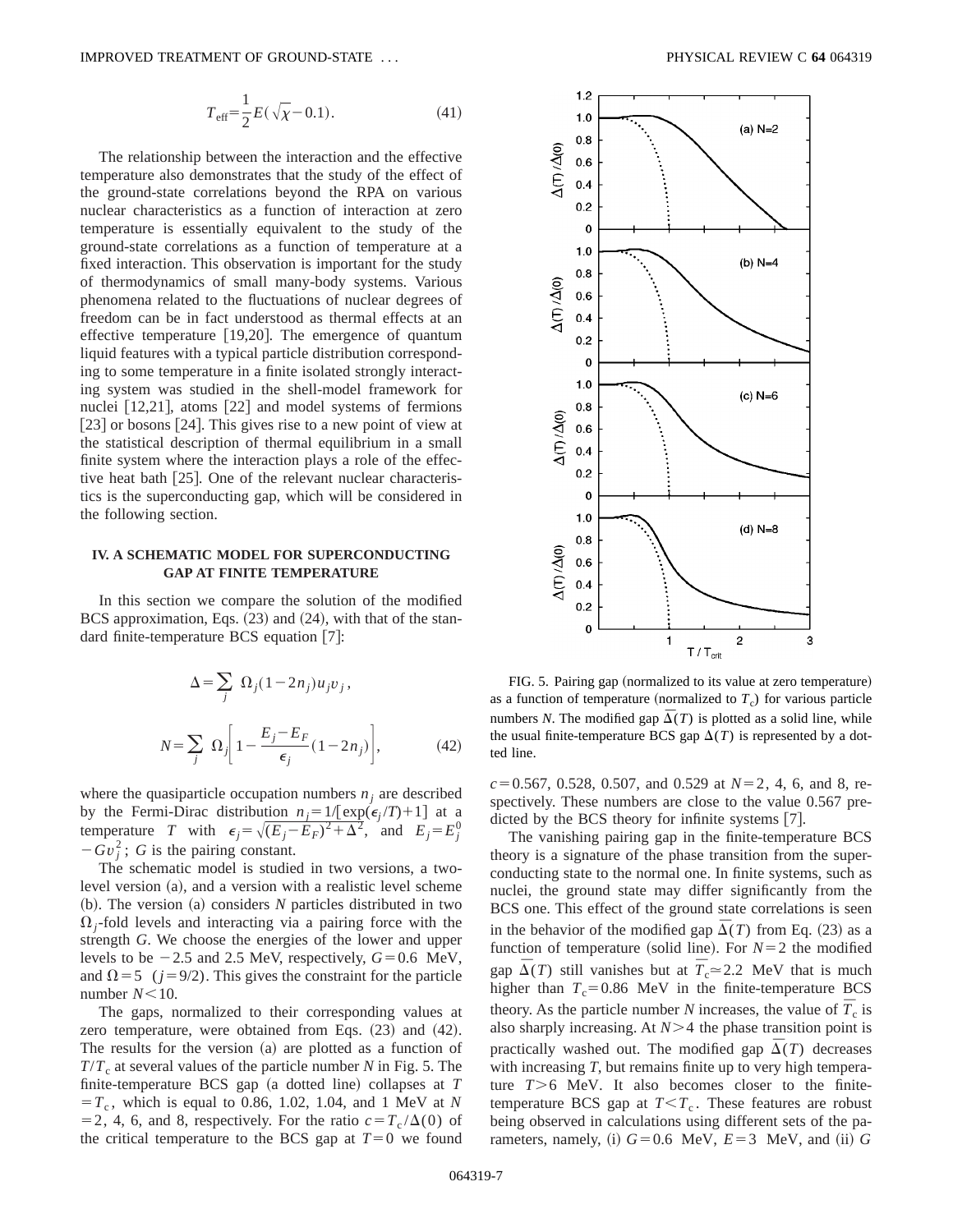

FIG. 6. Pairing gap (normalized to its value at zero temperature) as a function of temperature (normalized to  $T_c$ ) obtained using the parameter set (i) (see text) at  $N=18$ . The notations for the modified gap  $\overline{\Delta}(T)$  and the usual finite-temperature BCS gap  $\Delta(T)$  are the same as in Fig. 5. The corresponding values of these gaps (but obtained without the correction)  $-G\overline{v}_j^2$  and  $-Gv_j^2$  are shown by thin solid and dashed lines, respectively.

=0.8 MeV,  $E=6$  MeV, with the degeneracy  $\Omega=10$  (*N*  $\leq$ 20). The whole behavior is analogous to that found in the large scale shell model diagonalization  $[12]$ .

We also notice that, in the self-consistent solutions, the shifts  $-Gv_j^2$  (or  $-Gv_j^2$ ) of the single-particle energy  $E_j$  $E_j^0 - Gv_j^2$  (or  $\overline{E}_j = E_j^0 - G\overline{v}_j^2$ ) give rather small contributions to the gap, especially at larger *N* as seen in Fig. 6, which is obtained for  $N=18$  using the parameter set (i) above. The gap at  $T=0$ , with this shift taken into account, is 1.74 MeV, which is only 0.2% smaller than that obtained neglecting this shift. The value of  $T_c$  decreases only by about 3% compared to the value of 0.84 MeV when this shift is omitted. For simplicity, we ignore this small shift in the calculations below with the version  $(b)$  of this model since here the neutron number  $N_{\nu}$  is 70.

In version (b), we consider a realistic nucleus  $120\text{Sn}$ , which has an open neutron shell. The single-particle energies for this nucleus are calculated with the Woods-Saxon potential. The neutron single-particle energies span a space of 24 levels between  $-33$  and 17 MeV. Using a pairing strength  $G=0.13$  MeV ( $=15.6/A$  MeV), the BCS neutron pairing gap at  $T=0$  is found to be  $\Delta_v(0)=1.42$  MeV in agreement with the experimental value at the neutron number  $N_v = 70$ [26]. Shown in Fig. 7 is the neutron pairing gap for this nucleus as a function of temperature. The usual finitetemperature BCS gap  $\Delta_{\nu}(T)$  decreases sharply with increas-



FIG. 7. Neutron pairing gap for <sup>120</sup>Sn as a function of temperature. The notations are the same as in Fig. 5.

ing *T* and vanishes at  $T_c=0.75$  MeV. The modified gap  $\overline{\Delta}_{\nu}(T)$  remains nearly constant up to  $T=T_c$ , then decreases with increasing *T*, but never disappears. At  $T=1$  MeV, the modified gap is still about 87% of its value at  $T=0$ . Even at a temperature as high as  $T=3$  MeV,  $\overline{\Delta}_{v}(T)$  is still around 0.3 MeV. Therefore, the pairing gap cannot be neglected in the calculations of properties of hot open-shell nuclei at *T*  $\leq$  2 MeV.

#### **V. CONCLUSIONS**

The central issue in the present work is that the groundstate correlations modify the quasiparticle and collective excitations. This effect is taken into account via the secondary canonical transformation from quasiparticle operators to modified quasiparticle ones. The coefficients of this transformation,  $\sqrt{1-n_j}$  and  $\sqrt{n_j}$ , include the mean quasiparticle occupation numbers  $n_i$  that are different from zero because of the ground-state correlations. Based on this transformation a modified  $BCS+QRPA$  theory is developed. The derived set of modified equations must be solved self-consistently to define the modified pairing gap  $\overline{\Delta}$ , the Fermi energy  $\overline{E}_F$ , the energies of the modified phonons  $\omega_{mod}$ , the phonon amplitudes  $\bar{X}$  and  $\bar{Y}$ , as well as the quasiparticle occupation numbers  $n_j$ . The equation for  $n_j$  is derived making use of the ground-state correlation factor obtained within the renormalized QRPA. The major merit of this method is that it separates the collective solutions associated with only the creation of two quasiparticles from those arising from the scattering quasiparticles, retaining the effect of the latter in the excitation operator.

The formalism is illustrated with two well-known schematic models, which are frequently used in the literature, namely the two-level LMG model with the *ph* interaction and the model with a monopole pairing interaction. The analysis of the numerical results obtained in these models allows us to make the following conclusions.

 $(1)$  As compared to the renormalized RPA [1,5], the modified RPA indeed offers an improved treatment of the groundstate correlations beyond the RPA. The energy of the first excited state obtained with the modified RPA is closer to the exact energy than that of the renormalized RPA within the validity region of the RPA and around the point where the RPA collapses. This is a consequence of the fact that the ''spurious'' poles in the RPA equations are eliminated, and the significant part of the ground-state correlations is taken into account by the new canonical transformation so that the remaining correlations within the modified RPA are significantly weaker than that of the renormalized RPA near the RPA instability point and beyond it.

 $(2)$  The behavior of the quasiparticle occupation numbers as a function of interaction parameter can be well approximated by a Fermi-Dirac distribution at a given temperature. From here an effective temperature has been deduced as a function of the interaction parameter. This shows that the effect of ground-state correlations as a function of interaction at zero temperature can be equivalently treated as a function of effective temperature at fixed interaction giving a new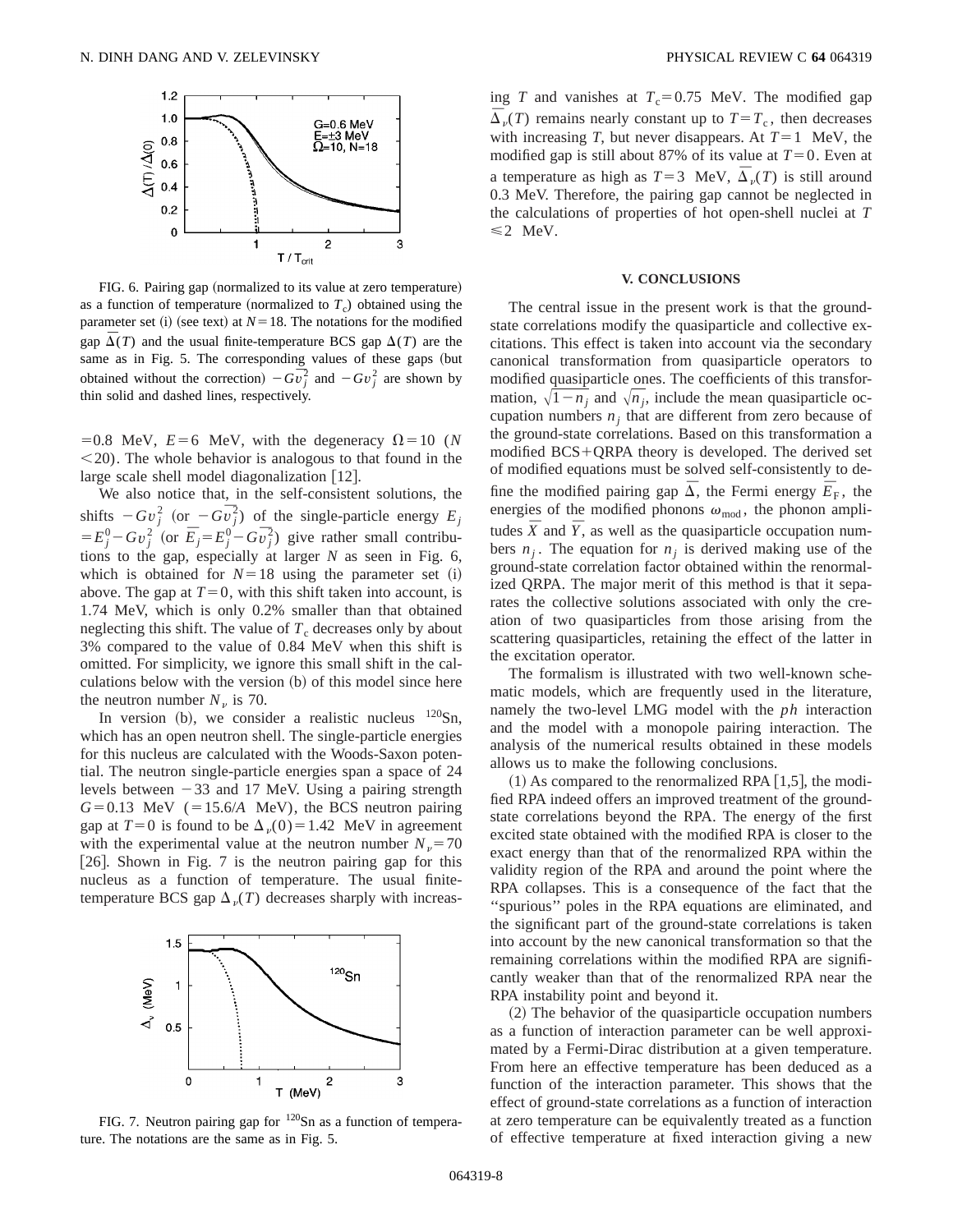argument in favor of treating the interparticle interaction in a small closed system as an agent playing the role of an effective heat bath.

(3) Within the modified finite-temperature BCS approximation, the proposed method increases the temperature of the phase transition point from the superconducting state to the normal one in finite systems until smearing out completely this phase transition. This has been done without using any approximate particle number projection. The pairing gap in open-shell nuclei does not vanish even at high temperatures, therefore, it cannot be neglected in the study of hot nuclei at least up to  $T \approx 2$  MeV. These analyses show that the modified RPA is a method that properly accounts for an essential part of the ground state correlations and can resolve self-consistently and simultaneously a number of problems typical for the conventional approximations.

## **ACKNOWLEDGMENTS**

The numerical calculations were carried out using the FORTRAN IMSL Library 3.0 by Visual Numerics on the Alpha server 800 5/500 at the Division of Computer and Information of RIKEN. N.D.D. thanks the National Superconducting Cyclotron Laboratory at the Michigan State University for the hospitality during his visit when this work was started. The support from NSF Grant No. PHY-0070911 is acknowledged.

### **APPENDIX: THE MODIFIED RPA**

In the absence of the superconducting pairing and with the interaction limited only to the particle-hole (*ph*) channel, the modified QRPA equation is reduced to the modified RPA equation. Using the usual canonical Bogoliubov transformation between original particles and quasiparticles, one can see that the quasiparticle occupation numbers  $n<sub>i</sub>$  (3) are related to the single-particle occupation numbers

$$
f_j \equiv \langle \overline{0} | a_{jm}^{\dagger} a_{jm} | \overline{0} \rangle \tag{A1}
$$

as  $f_p = n_p$ ,  $f_h = 1 - n_h$ . Ignoring the ground-state correlations beyond the RPA leads to  $n_p = n_h = 0$ , which restores the usual Hartree-Fock (HF) single-particle occupation numbers  $f_p^{\text{HF}}=0$ ,  $f_h^{\text{HF}}=1$ . Function  $\overline{F}(\omega)$  in Eq. (21) takes the form

$$
\overline{F}(\omega) = \frac{1}{2\lambda + 1} \sum_{ph} \left[ q_{ph}^{(\lambda)} \right]^2 \left[ \sqrt{(1 - f_p)f_h} \right]
$$

$$
- \sqrt{f_p (1 - f_h)} \left[ \frac{(E_p - E_h)}{(E_p - E_h)^2 - \omega^2} \right], \quad (A2)
$$

which should be compared with the corresponding expressions within the RPA

$$
F(\omega) = \frac{1}{2\lambda + 1} \sum_{ph} [q_{ph}^{(\lambda)}]^2 \frac{(E_p - E_h)}{(E_p - E_h)^2 - \omega^2}, \quad (A3)
$$

and within the renormalized RPA

$$
F_{\text{ren}}(\omega) = \frac{1}{2\lambda + 1} \sum_{ph} [q_{ph}^{(\lambda)}]^2 \frac{(f_h - f_p)(E_p - E_h)}{(E_p - E_h)^2 - \omega^2}.
$$
 (A4)

The expression within the extended renormalized RPA coincides with Eq.  $(A4)$  in this case  $[6]$ . The modified phonon amplitudes  $\overline{X}_{ph}^{(\lambda i)}$  and  $\overline{Y}_{ph}^{(\lambda i)}$  have the form

$$
\bar{X}_{ph}^{(\lambda i)} = \frac{q_{ph}^{(\lambda)} \left[ \sqrt{(1 - f_p)f_h} - \sqrt{f_p(1 - f_h)} \right]}{E_p - E_h - \omega_{\lambda i}} \bar{M}_{\lambda i}, \quad (A5)
$$
\n
$$
\bar{Y}_{ph}^{(\lambda i)} = \frac{q_{ph}^{(\lambda)} \left[ \sqrt{(1 - f_p)f_h} - \sqrt{f_p(1 - f_h)} \right]}{E_p - E_h + \omega_{\lambda i}} \bar{M}_{\lambda i},
$$

with

$$
\bar{M}_{\lambda i} = \left\{ \sum_{ph} \left[ q_{ph}^{(\lambda)} \right]^2 \left[ \sqrt{(1 - f_p) f_h} \right] - \sqrt{f_p (1 - f_h)} \right]^2 \left[ \frac{1}{\left( E_p - E_h - \omega_{\lambda i} \right)^2} - \frac{1}{\left( E_p - E_h + \omega_{\lambda i} \right)^2} \right] \right\}^{-1/2}.
$$
\n(A6)

The ground-state correlation factor  $\bar{D}_{ph}^A \equiv f_h - f_p$  satisfies the equation

$$
\bar{D}_{ph} = 1 - \sum_{\lambda i} \left\{ \sum_{p'} \bar{D}_{p'h} [\bar{Y}_{p'h}^{(\lambda i)} \sqrt{(1 - f_{p'}) f_h} + \bar{X}_{p'h}^{(\lambda i)} \sqrt{f_{p'} (1 - f_h)}]^2 + \sum_{h'} \bar{D}_{ph'}^A [\bar{Y}_{ph'}^{(\lambda i)} \sqrt{(1 - f_p) f_{h'}} + \bar{X}_{ph'}^{(\lambda i)} \sqrt{f_p (1 - f_{h'})} ]^2 \right\}.
$$
\n(A7)

- [1] K. Hara, Prog. Theor. Phys. 32, 88 (1964); K. Ikeda, T. Udagawa, and H. Yamamura, *ibid.* **33**, 22 (1965).
- [2] D.J. Rowe, Phys. Rev. 175, 1293 (1968); Rev. Mod. Phys. 40, 153 (1968); Nucl. Phys. **A107**, 99 (1968).
- [3] A. Klein, R.M. Dreizler, and R.E. Johnson, Phys. Rev. 171, 1216 (1968).
- [4] P. Schuck and S. Ethofer, Nucl. Phys. **A212**, 269 (1973); J. Dukelsky and P. Schuck, *ibid.* **A512**, 446 (1990).
- [5] F. Catara, N. Dinh Dang, and M. Sambataro, Nucl. Phys. A579, 1 (1994).
- [6] N.D. Dang and A. Arima, Phys. Rev. C **62**, 024303 (2000).
- [7] L.D. Landau and E.M. Lifshitz, *Course of Theoretical Physics*,